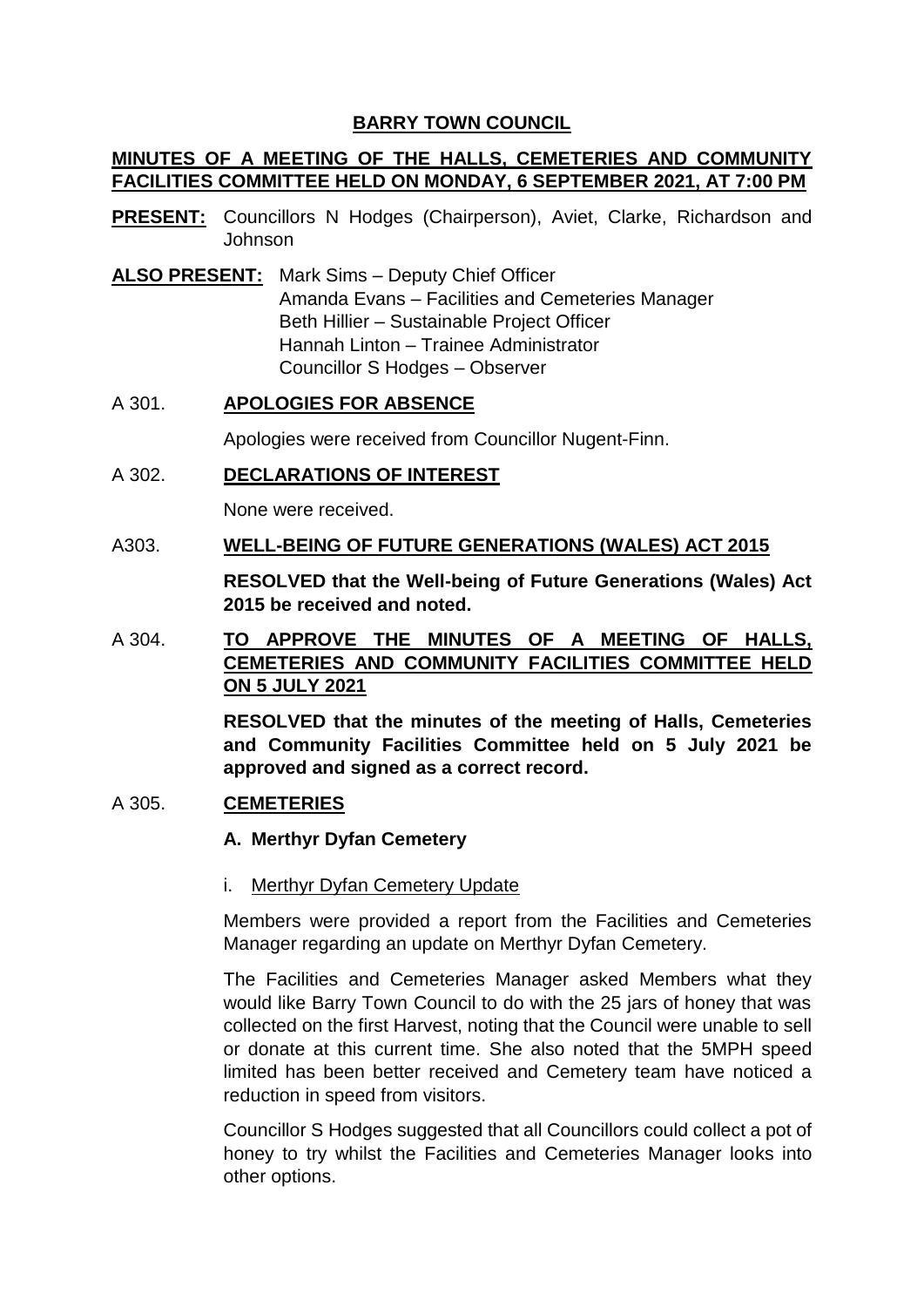The Facilities and Cemeteries Manager noted that work was due to start on headstones and on-going roadwork/path improvements, and also stated that a new leaflets notice board had been erected outside the Team Leaders Office. She also informed members, which was well received, on the ICCM awarding Barry Town Council the silver award for the ICCM bereavement charter.

The Facilities and Cemeteries Manager informed members that the older Kubota's currently in use at the Cemetery would need updated due to the age and use, she noted the estimated costing of a new Kubota would be between £11,000 and £14,000.

#### **RESOLVED:**

- **1. That the Facilities and Cemeteries Manager obtain different options in regards to future honey harvest.**
- **2. That all Councillors are emailed to be offered a jar of honey**
- **3. That the 5MPH speed limit at Merthyr Dyfan Cemetery stay in place.**
- **4. That the Facilities and Cemeteries Manager will provide the Committee with costings for new Kabota's in November 2021.**

## ii. Heritage Notice Board

Members were provided a report with an update on the Jimmy Wilde famous notice board and the Heritage board timeline for Merthyr Dyfan Cemetery in support of the Heritage status.

The Chair began and noted the large attendance to the CADW cemetery event and the interest in the famous boards, and the great response from the visitors in regards to the new additions.

The Facilities and Cemeteries Manager advised that a name had been put forward for consideration, Hinds-Payne and asked the members for any recommendations they had for new additions to the famous notice boards.

Councillor S Hodges inquired whether the Race Riots of 1919 could be incorporated and introduce a few places of importance. The Councillor also queries whether the Council abided by the 20-year rule for the famous notice boards (Hinds-Payne died in 2007).

The Facilities and Cemeteries Manager noted that the Race Riots were incorporated on the Heritage Notice Board (timeline).

Councillor Johnson advised that the Vale of Glamorgan Council Committee for statues were looking into erecting a statue for Councillor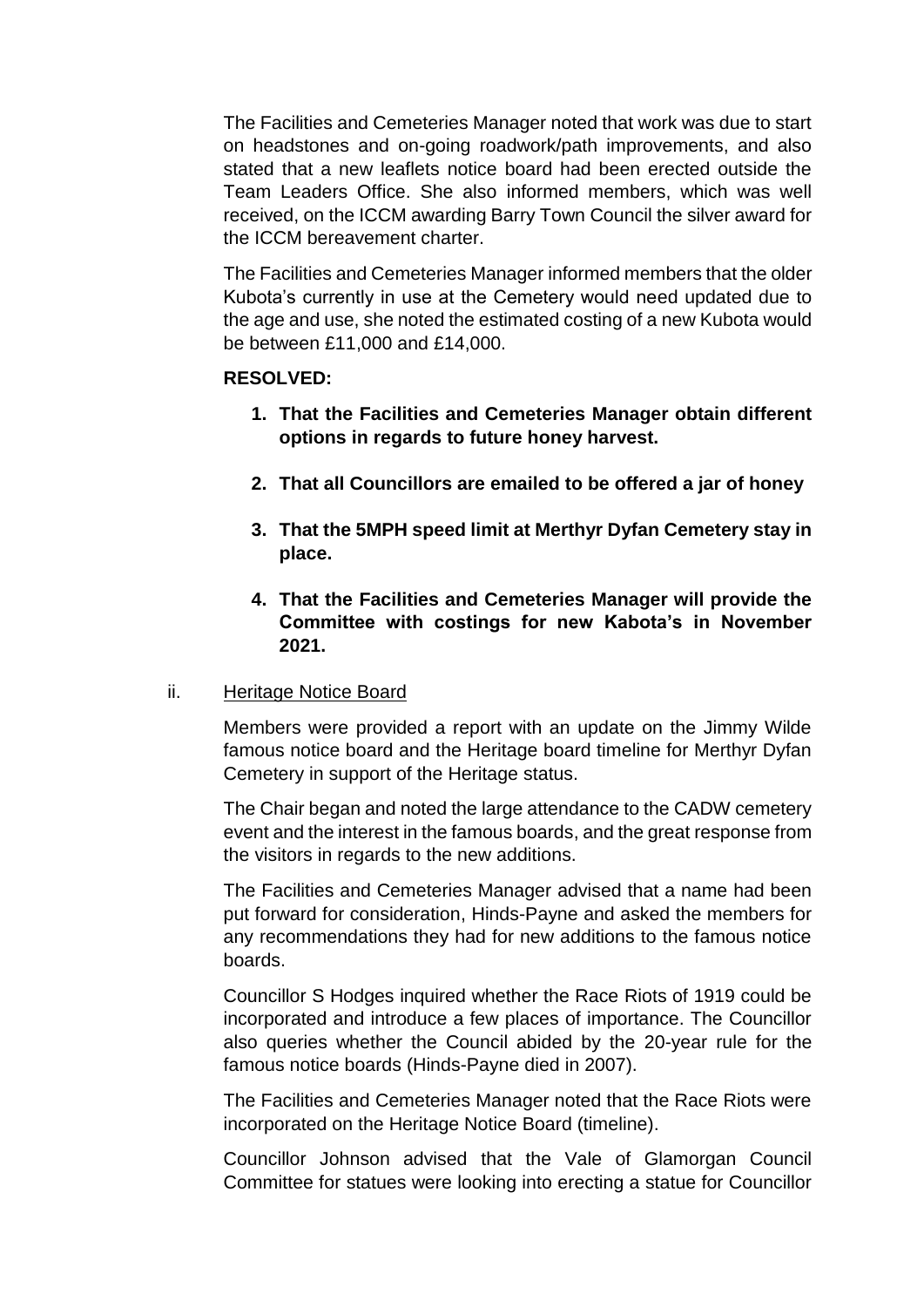Hinds-Payne and wanted to work with the local Town Council's on this going forward.

The Facilities and Cemeteries Manager also noted that the Council have already confirmed a Commemorative Wall and Hinds-Payne was being considered for this.

Councillor S Hodges stated she had a few names in mind and would create dialogue to go with her suggestions and forward them onto the Facilities and Cemeteries Manager.

The Chair suggested the next to be honoured should be a sailor as Barry is a Dock Town, and noted it would create a good mix of honoured people.

The Facilities and Cemeteries Manager noted that the Heritage Notice Board timeline would be updated in Welsh once the committee approved the draft, and also noted that the blank space above on the timeline would be where the Welsh translation would sit and would include the Barry Town Council crest.

Councillor Johnson queried the large 60-year gap between WW2 and the refurbishment of the Chapel in 2005.

The Deputy Chief Officer suggested including in 1974 Barry Town Council was formed, and the Chair also suggested adding dialogue to the WW2 section that states the graves of all service men and women.

## **RESOLVED:**

- **1. That the Halls, Cemeteries and Community Facilities Committee approved the Jimmy Wilde famous notice board plaque and for the dialogue to be translated into Welsh.**
- **2. That the Heritage Notice Board timeline be updated to include the Barry Town Council crest, the information of Barry Town Council in 1974 and update the dialogue for the WW2 section, then translate into Welsh.**
- **3. That the Halls, Cemeteries and Community Facilities Committee approve the Heritage Notice Board timeline to be translated into Welsh.**

#### iii. Grassland Management Proposal

Members were provided with a report in regards to the proposal to work with the Local Nature Partnership to collaborate on the management of our grasslands and meadows.

The Sustainable Project Officer reported due to the cancellation of the Sustainable Barry Working Party meeting was cancelled due to technical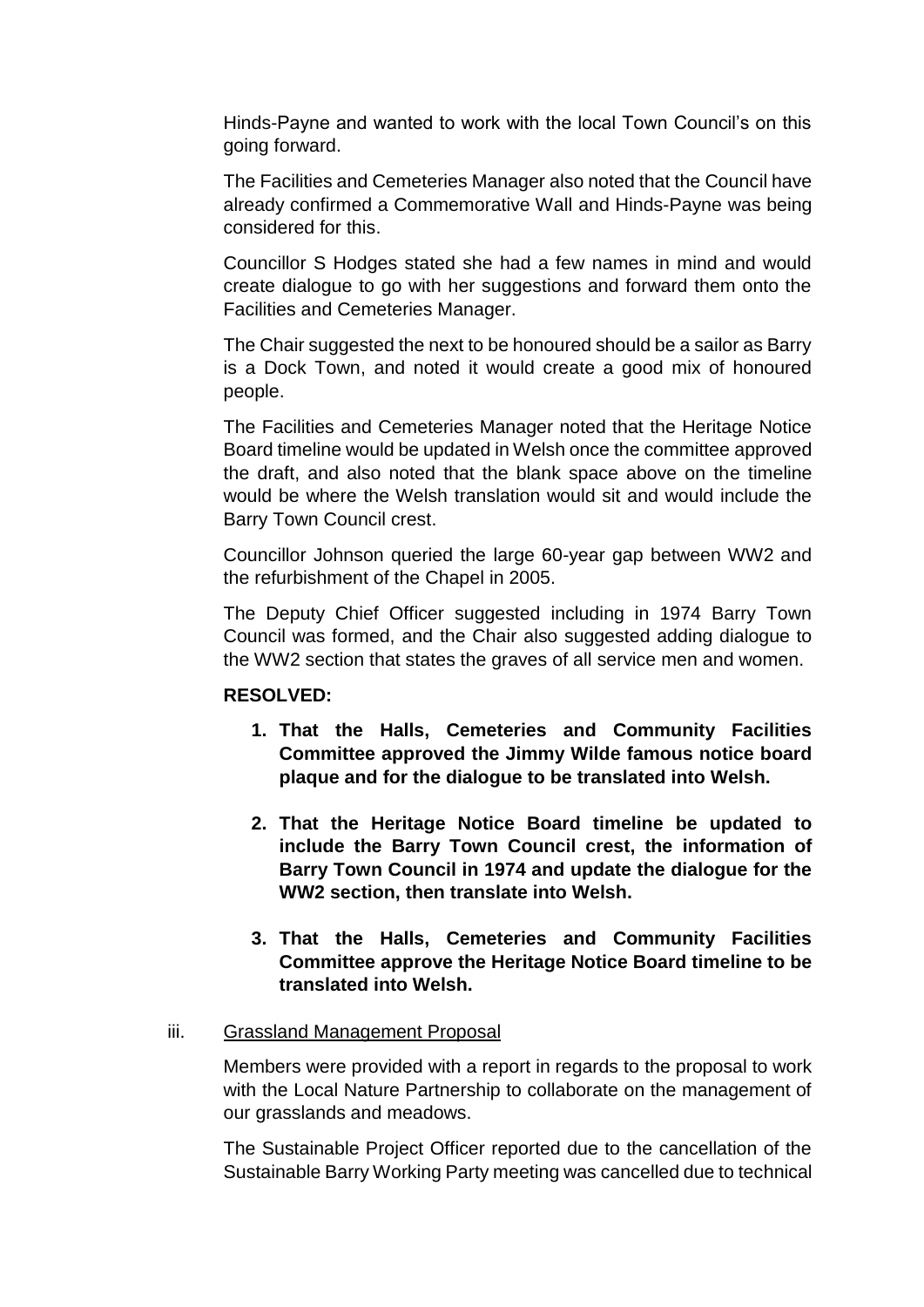difficulties, they were not able to get suggestions from members to bring forward in this meeting. She noted that the Local Nature Partnership had received funding for this project, and they wanted to work with local Town Councils which included Merthyr Dyfan Cemetery. She reported that taking away the grass clippings would help the wild flowers flourish and also help with the native bee's in the area.

The Chair asked if the proposal was agreed upon, would Local Nature Partnership be able to complete the work before the end of September.

The Sustainable Project Officer noted that Local Nature Partnership were able to accommodate the Council, once it has been approved by the Sustainable Barry Working Party Committee. She continued to note the recommendation for the Woodland Regeneration margin to be extended to allow further wildlife habitat growth.

The Chair also suggested looking into managing the areas around the ponds better.

The Sustainable Project Officer concurred and noted she would include the suggestion into her report going forward.

The Sustainable Project Officer left the meeting.

**RESOLVED that the Halls, Cemeteries and Facilities Committee approve the two recommendations provided;**

- **1. That a Grassland Management Plan be developed with the Local Nature Partnership and that the Cut and Collect Services offered by the Local Nature Partnership are utilised for Merthyr Dyfan Cemetery and Cemetery Approach Gardens.**
- **2. That the woodland margin section highlighted in blue be extended to create more habitats for wildlife.**

#### **B. Porthkerry Cemetery**

#### i. Porthkerry Cemetery Update

Members were provided a report from the Facilities and Cemeteries Manager regarding an update on Porthkerry Cemetery.

The Facilities and Cemeteries Manager noted that Porthkerry Cemetery only had three full burial plots left, she informed the Vale of Glamorgan Council of this and had a response that stated the issue would be raised at their next Leadership meeting. The Facilities and Cemeteries Manager also stated her concern due to the possibility of running out before the completion of any extension.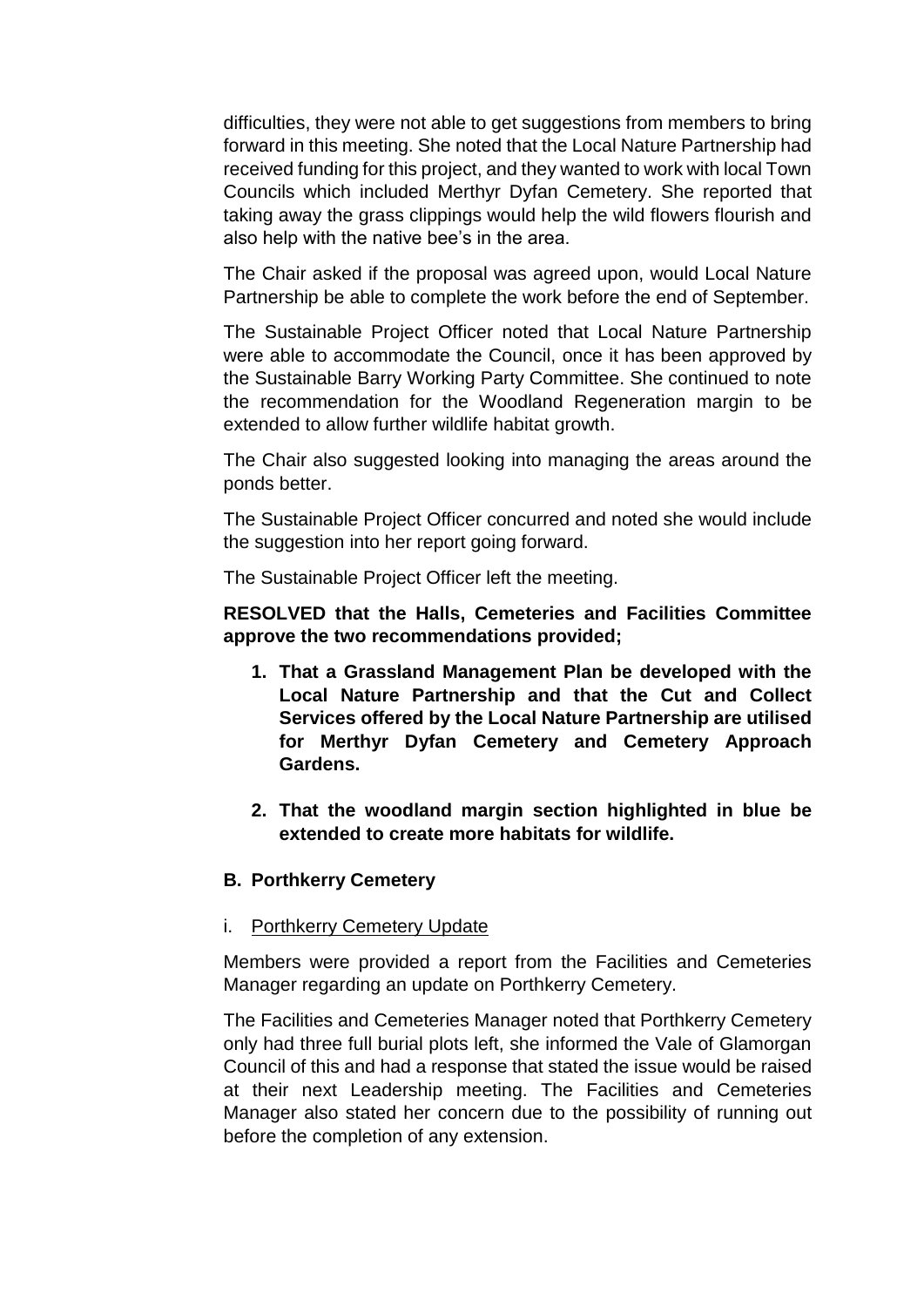#### **RECOMMENDED:**

- **1. That the Facilities and Cemeteries Manager contact the Vale of Glamorgan Council to discuss costings of the non-resident fees for Merthyr Dyfan Cemetery, if Porthkerry Cemetery is no longer available, as it currently stands at triple the charge for nonresidents of Barry.**
- **2. That the Facilities and Cemeteries Manager to keep the Vale of Glamorgan Council updated in relation to burials and fees should the Cemetery become full and the need to use Merthyr Dyfan Cemetery, with full backing of committee members.**

#### A 306. **FACILITIES**

#### a. Update on Pioneer Hall and Cemetery Approach Community Centre

Members were provided a report from the Facilities and Cemeteries Manager regarding an update on both Pioneer Hall and the Cemetery Approach Community Centre.

The Facilities and Cemeteries Manager sort out clarification on what times regular and private party hirers at the Cemetery Approach Community Centre needed to be finished by, 22:30pm for regular hirers and 21:00pm for private party hirers.

The Chair confirmed that the times the Facilities and Cemeteries Manager gave were correct.

A discussion over the Bouncy Castle in Pioneer Hall was had, the Facilities and Cemeteries Manager noted that party hirers are enquiring on whether or not private hire bouncy castles were allowed. She also stated that the insurance company has been checked, and the Council will not be liable for any accidents from a private hire bouncy castle.

Councillor Richardson noted her concern with the parties booking private hire bouncy castles, she stated that priority should be on health and safety, and negative press would come back to the Council as the building owners.

The Chair agreed with Councillor Richardson's objections to the bouncy castle and noted it would make Cemetery Approach Community Centre a target for outdoor bouncy castles during the summer months, if the Council were to allow private hires.

Councillor Clarke stated that liability could be shifted onto the Council as building owners.

**RESOLVED that the Halls, Cemeteries and Community Facilities Committee denies private party hirers from using outsourced bouncy castle companies in the Pioneer Hall and Cemetery Approach Community Centre.**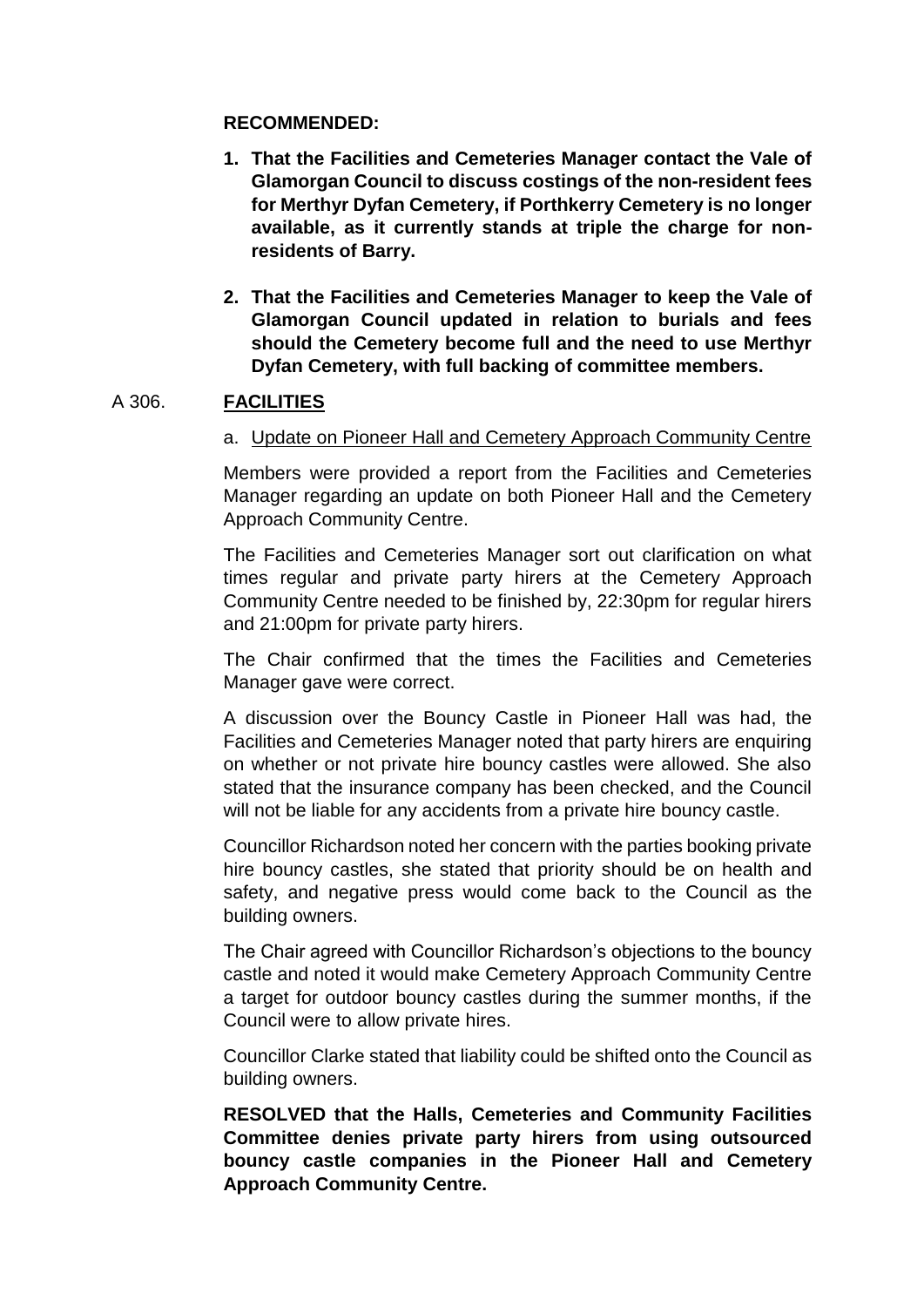# A 307. **TRANSFER OF EXCLUSIVE RIGHT OF BURIAL (1246 – 1266 INCLUSIVE)**

**RESOLVED that in accordance with Standing Order 27(a), authority be given for the Council's Common Seal to be applied to Transfer Deeds numbered 1246 – 1266 inclusive, granting the transfer of Exclusive Right of Burial to those named on each transfer request.**

## A 308. **GRANTS OF EXCLUSIVE RIGHT OF BURIAL (13819 – 13826 INCLUSIVE)**

**RESOLVED that in accordance with Standing Order 27(a), authority be given for the Council's Common Seal to be applied to Deeds of Exclusive Right of Burial numbered 13819 – 13826 inclusive, granting the Exclusive Right of Burial to those named on the interment form.** 

# A 309. **TO APPROVE THE SCHEDULE OF PAYMENTS FOR SEPTEMBER 2021 (INTERIM)**

Members received a report in relation to the schedule of payments for September 2021 consisting of cheque number 2976, direct debits and BACS payments, in the amount of £17,392.70.

**RESOLVED that the Halls, Cemeteries and Community Facilities Committee approve the schedule of payments for September 2021 (Interim).** 

## A 310. **TO RECEIVE AND NOTE THE BUDGET MONITIORING REPORT TO 31 AUGUST 2021**

Members received a report with the Committee's income and expenditure in the 2021/22 financial year as at the end of August 2021.

The Deputy Chief Officer informed members that the Merthyr Dyfan Cemetery are continuing to see a large amount of rock being removed from the new section, and taking up a large amount of space within the compound / tip area. He advised that officers are arranging to have up to thirty loads to be cleared and then going forward would look at one load per month for the remainder of the year. The Deputy Chief Officer advised that one load would consist of approx. 8 tonnes and cost £180 resulting in a total cost of £6,300.

The Chair concurred that the compound / tip area would need clearing and also the continuation of clearing the new section. He noted his concern in regards to the on-going financial obligation, and stated that the Cemetery was already over subsidised and rightly so for burials.

The Deputy Chief Officer advised that the new section would provide graves for a further 3-4 years and it is uncertain on whether the ground rock will improve as we move up the section. Officers will continue to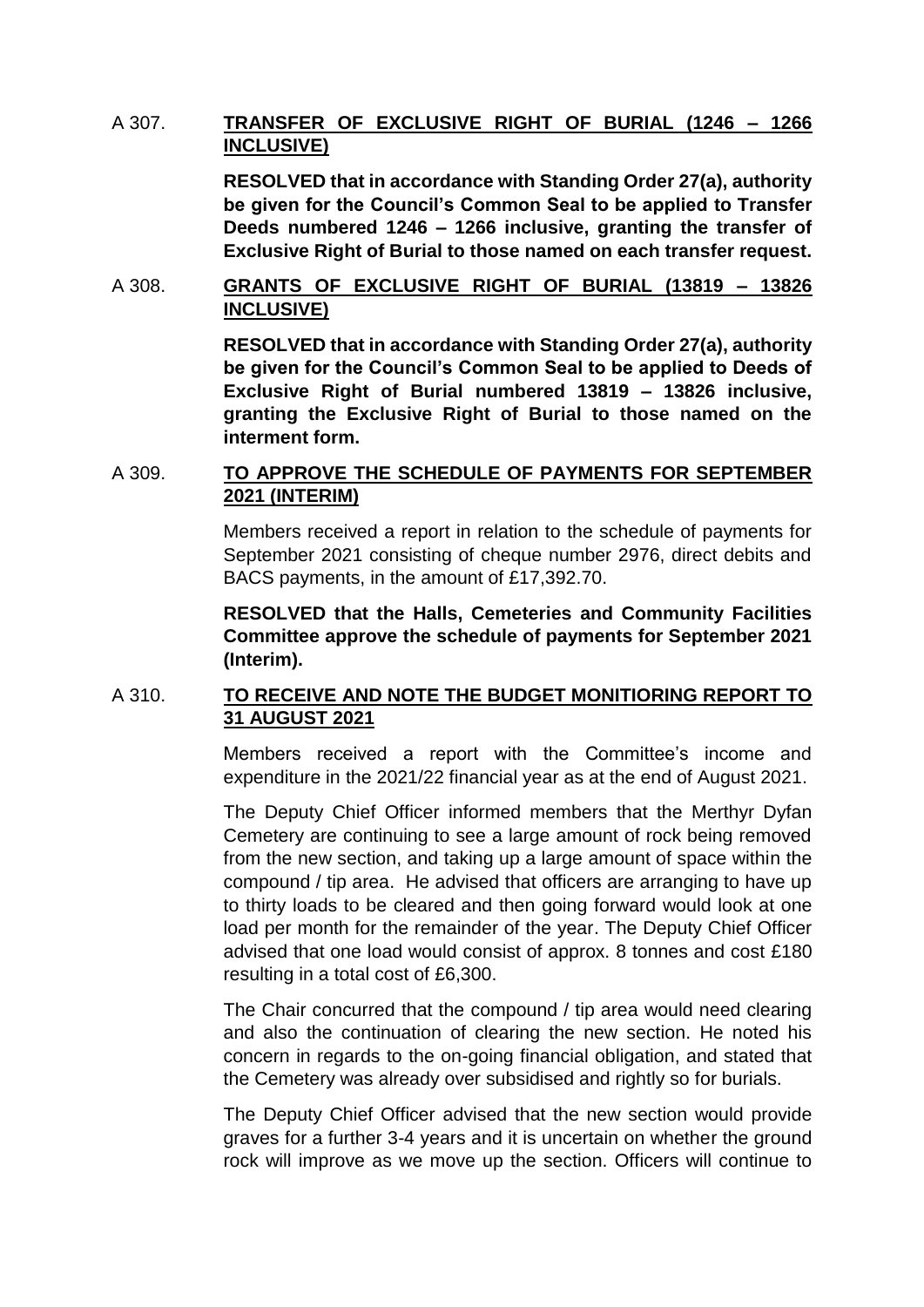monitor the budget and inform members accordingly if an overspend is anticipated later in the financial year.

#### **RESOLVED:**

- **1. That the Halls, Cemeteries and Community Facilities Committee received and noted the budget monitoring report to 31 August 2021.**
- **2. That the rock from the new section at Merthyr Dyfan Cemetery continue to be emptied and monitored.**

#### A 311. **DATE OF NEXT MEETING**

**RESOLVED that the date of the next Halls, Cemeteries and Community Facilities meeting will be held on 8 November 2021.** 

#### A 312. **EXCLUSION OF PRESS AND PUBLIC**

**RESOLVED that in accordance with section 1(2) of the Public Bodies (Admission to Meetings) Act 1960, in view of the confidential nature of the business about to be transacted, it is advisable in the public interest that the press and public are excluded from the remainder of the meeting.** 

#### A 313. **CEMETERY FENCING**

Members received a report from the Facilities and Cemeteries Manager with an update as to the complaint from the resident at St Teilo Avenue.

The Facilities and Cemeteries Manager confirmed with members the expectations from the resident at St Teilo Avenue.

The Chair noted that the tyres had already been removed and the rock had been scrapped back from the property line.

The Facilities and Cemeteries Manager noted that the issue continued with the trees roots growing into the resident's garden and also the stumps remaining pushing against the fencing.

Councillor Clarke stated he was not keen on removing the trees in that area with Councillor Richardson agreeing and noting that the trees were within boundary lines and also perfectly healthy.

The Facilities and Cemeteries Manager informed Committee members that the fence had been braced, however was still leaning back.

The Chair stated that the stumps were now dead/dormant and would no longer continue to grow or cause any damage.

The Facilities and Cemeteries Manager concurred and expressed that the tree expert explained that the stumps have not been able to grow for several years and that they have already been poisoned. She also noted